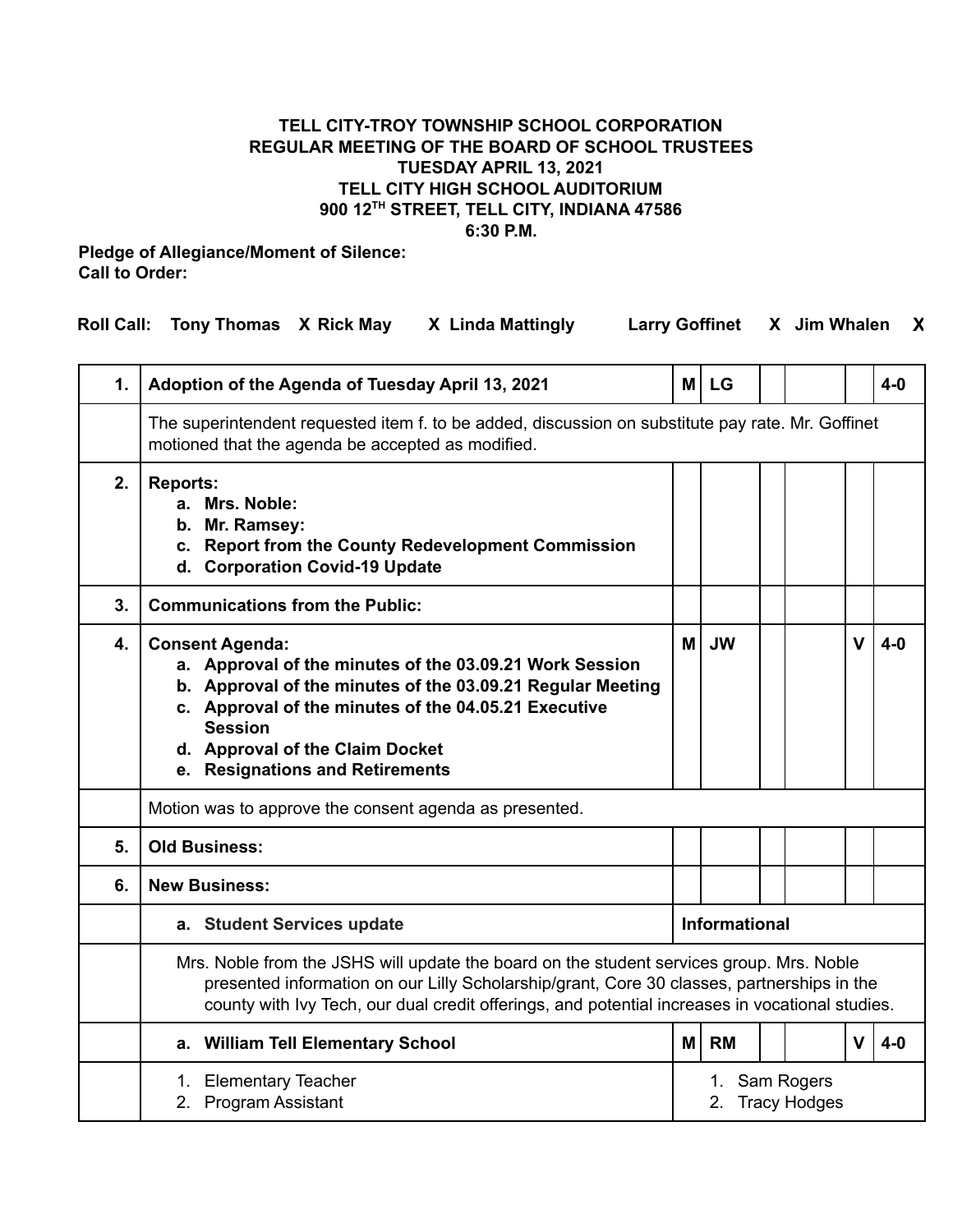|    | Background checks have been provided in the packets. Motion was to approve both<br>recommendations.                                                                                                                                                                                                                                                                                                                                                                                                                           |                                                                                                                                                         |           |  |  |   |       |  |  |  |  |
|----|-------------------------------------------------------------------------------------------------------------------------------------------------------------------------------------------------------------------------------------------------------------------------------------------------------------------------------------------------------------------------------------------------------------------------------------------------------------------------------------------------------------------------------|---------------------------------------------------------------------------------------------------------------------------------------------------------|-----------|--|--|---|-------|--|--|--|--|
|    | b. Tell City JSHS                                                                                                                                                                                                                                                                                                                                                                                                                                                                                                             | M                                                                                                                                                       | LG        |  |  |   | $4-0$ |  |  |  |  |
|    | 1. Program Assistant<br>2. Marching Band Assistant<br>3. Marching Band Assistant<br>4. Marching Band Assistant<br>5. Marching Band Assistant<br>6. Marching Band Volunteer<br>7. Cafe Transfer                                                                                                                                                                                                                                                                                                                                | <b>Kelsey Smith</b><br>1.<br>Amy Kehl<br>2.<br><b>Michael Parr</b><br>3.<br>4. Nick Hawkins<br>5. Elizabeth Kehl<br>6. Luke Thomas<br>Sosh/Evrard<br>7. |           |  |  |   |       |  |  |  |  |
|    | All background checks have been provided. Each Marching Band assistant is paid \$500. The<br>Cafe transfer recommended is at the request of both employees, effective 04.05.21. Motion<br>was to approve the recommendations as a group.                                                                                                                                                                                                                                                                                      |                                                                                                                                                         |           |  |  |   |       |  |  |  |  |
|    | c. Athletics                                                                                                                                                                                                                                                                                                                                                                                                                                                                                                                  | <b>No Action</b>                                                                                                                                        |           |  |  |   |       |  |  |  |  |
|    | d. Adoption of the Update to the Bus Replacement Plan                                                                                                                                                                                                                                                                                                                                                                                                                                                                         | M                                                                                                                                                       | RM        |  |  | v | $4-0$ |  |  |  |  |
|    | This will allow us to replace Bus 12 this year. The plan indicates we would replace bus 15 as it is a bit<br>older, but we believe it to be a more reliable bus. Last month we held a public hearing of the proposal<br>(no one spoke). Adoption of this update will allow us to replace the indicated bus. Motion was to<br>approve the updated bus replacement plan as presented.                                                                                                                                           |                                                                                                                                                         |           |  |  |   |       |  |  |  |  |
|    | e. Wellness Policy Triennial Update                                                                                                                                                                                                                                                                                                                                                                                                                                                                                           | <b>No Action:</b>                                                                                                                                       |           |  |  |   |       |  |  |  |  |
|    | Every three years we are required to reassess our wellness policy. You have been provided with the<br>guidance as provided by the Indiana DOE. The document is on the school website, along with a copy<br>of the current policy. This review of policy is mandated, and Mrs. Purcell included all stakeholders as<br>recommended. It is our belief that we are compliant in all regards.                                                                                                                                     |                                                                                                                                                         |           |  |  |   |       |  |  |  |  |
|    | f. Substitute teacher pay rate                                                                                                                                                                                                                                                                                                                                                                                                                                                                                                | M                                                                                                                                                       | <b>RM</b> |  |  | V | 4-0   |  |  |  |  |
|    | Due to the pandemic and current economic situation, the substitute pool has been greatly<br>reduced (almost half). The superintendent is recommending that for the remainder of the school<br>year, as an incentive to substitute, the sub pay be increased from 60\$/noncert80\$/certified to 85\$<br>per day for non-certified subs and \$100 for certified teachers. It is hoped that this increase will<br>encourage people to return to subbing. Motion was to increase substitute pay through 5.31.21 to<br>\$85/\$100. |                                                                                                                                                         |           |  |  |   |       |  |  |  |  |
| 7. | Such Other Business as May Come Before the Board                                                                                                                                                                                                                                                                                                                                                                                                                                                                              |                                                                                                                                                         |           |  |  |   |       |  |  |  |  |
| 8. | <b>Adjournment:</b><br>a. 7:05 by Mr. Thomas                                                                                                                                                                                                                                                                                                                                                                                                                                                                                  |                                                                                                                                                         |           |  |  |   |       |  |  |  |  |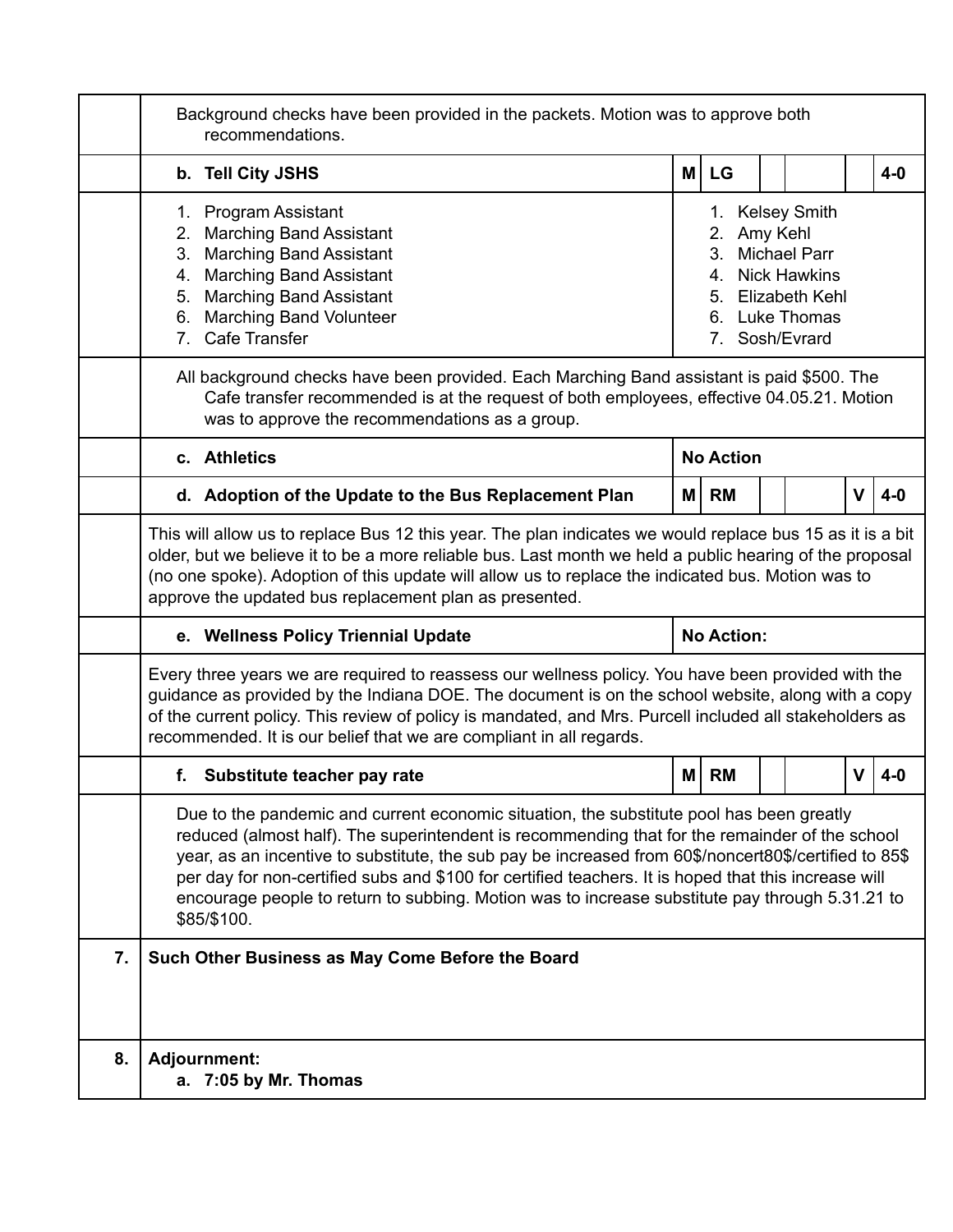In accordance with the Americans with Disabilities Act, if anyone wishes to attend, hear or present evidence at the public meeting on the above referenced matter(s), and is in need of reasonable accommodation, please contact the Office of the Superintendent of the Tell City-Troy Township School Corporation, so that accommodations can be made. The Superintendent may be contacted by mailing to Tell City-Troy Township School Corporation, 837 17<sup>th</sup>, Tell City, IN 47586, or by telephoning (812) 547-3300.

This meeting is a meeting of the School Board in public for the purpose of conducting the business of the Tell City-Troy Township School Corporation and is not to be considered a public community meeting. There will be time for public participation as indicated by agenda item "Communications from the Public."

**These minutes have been approved by the Tell City-Troy Township School Board of Trustees.**

**\_\_\_\_\_\_\_\_\_\_\_\_\_\_\_\_\_\_\_\_\_\_\_\_\_\_\_\_\_\_\_\_\_\_\_\_\_\_\_\_\_\_\_\_\_\_\_\_\_\_\_\_ \_\_\_\_\_\_\_\_\_\_\_\_\_\_\_\_\_\_\_\_\_\_\_\_**

**Board Secretary Date**